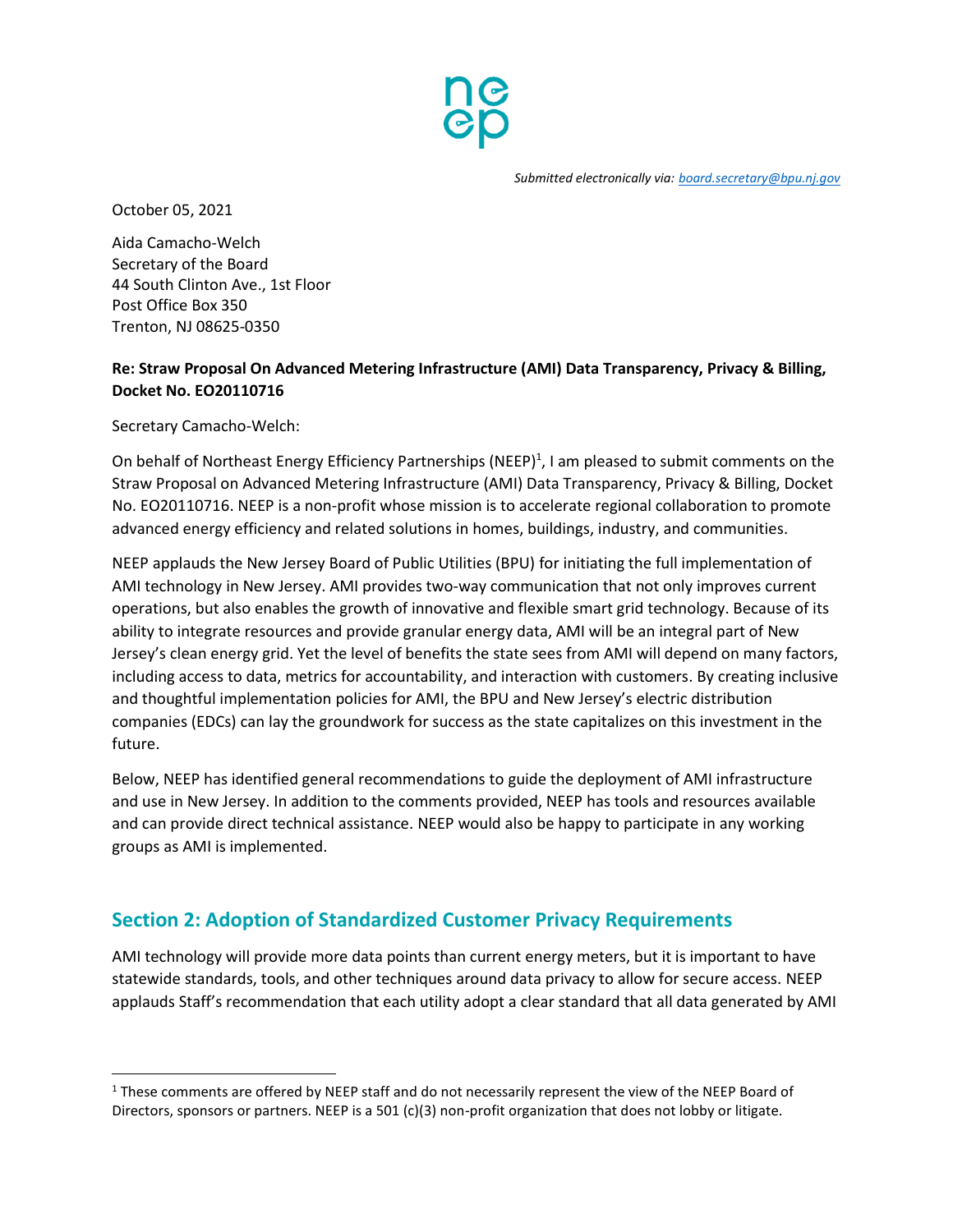

meters belongs to the customers and to make this data available on a rolling basis as the meters are installed.

Access to this data will allow customers, implementers, and other parties to see detailed and real time grid information. For program implementers, granular data on energy usage can be aggregated to provide detailed load forecasts and help integrate distributed energy resources. Additionally, this data can be used to identify innovative active demand solutions to extract more value from resources already on the grid without the need for additional capital. Customers will be able to see and respond to real time variation in the cost of delivering energy.

To ensure secure and standardized practices around this data throughout the state, NEEP recommends using the [Green Button Connect My Data \(GBC\)](https://www.energy.gov/data/green-button) as a statewide standard for sharing customer data and enabling third party applicants. Establishing the GBC standard and best practices provides customers with access to third party programs and platforms, creating open competition in the marketplace and allowing for additional businesses to improve the consumer experience.

# **Section 3: Using AMI to Drive Efficient Achievement of New Jersey's Clean Energy Goals, and Positioning New Jersey Grid to Appropriately Account for Clean Energy Attributes**

NEEP applauds Staff's recommendation that the BPU enshrine the principles that AMI data must assist New Jersey in efficiently and effectively achieving its clean energy goals. AMI presents the opportunity to empower customers to make changes and improve their energy efficiency experience. But in order to do so, customer education and programs should be a component of every stage of the rollout of AMI, from installation to feedback on Time-Varying-Rates (TVR) programs. Below NEEP has outlined recommendations to enhance this priority throughout implementation with consumer education and programs that ensure all customers receive the benefits of AMI investment.

#### *Customer Education*

Customer education can be valuable in engaging residential and commercial customers with this technology. This section highlights high-level suggestions for the BPU and EDCs to consider as they continue to develop plans.

NEEP recommends prioritizing customer education pre-, at, and post-installation of AMI meters. Preinstallation education is a key first introductory step into AMI. This can help guide customers by covering what the device is and how the energy information will be used and stored. At time of installation, customers can be educated about how to access and use the data that will be immediately available to them. This data should be provided in an easily digestible format such as a web-based app that also includes existing or complementary digital engagement tools to learn more about the data and programs available. At post-installation, it is important to inform customers of the various programs available to them and how the programs can benefit the customers through incentives or rebates.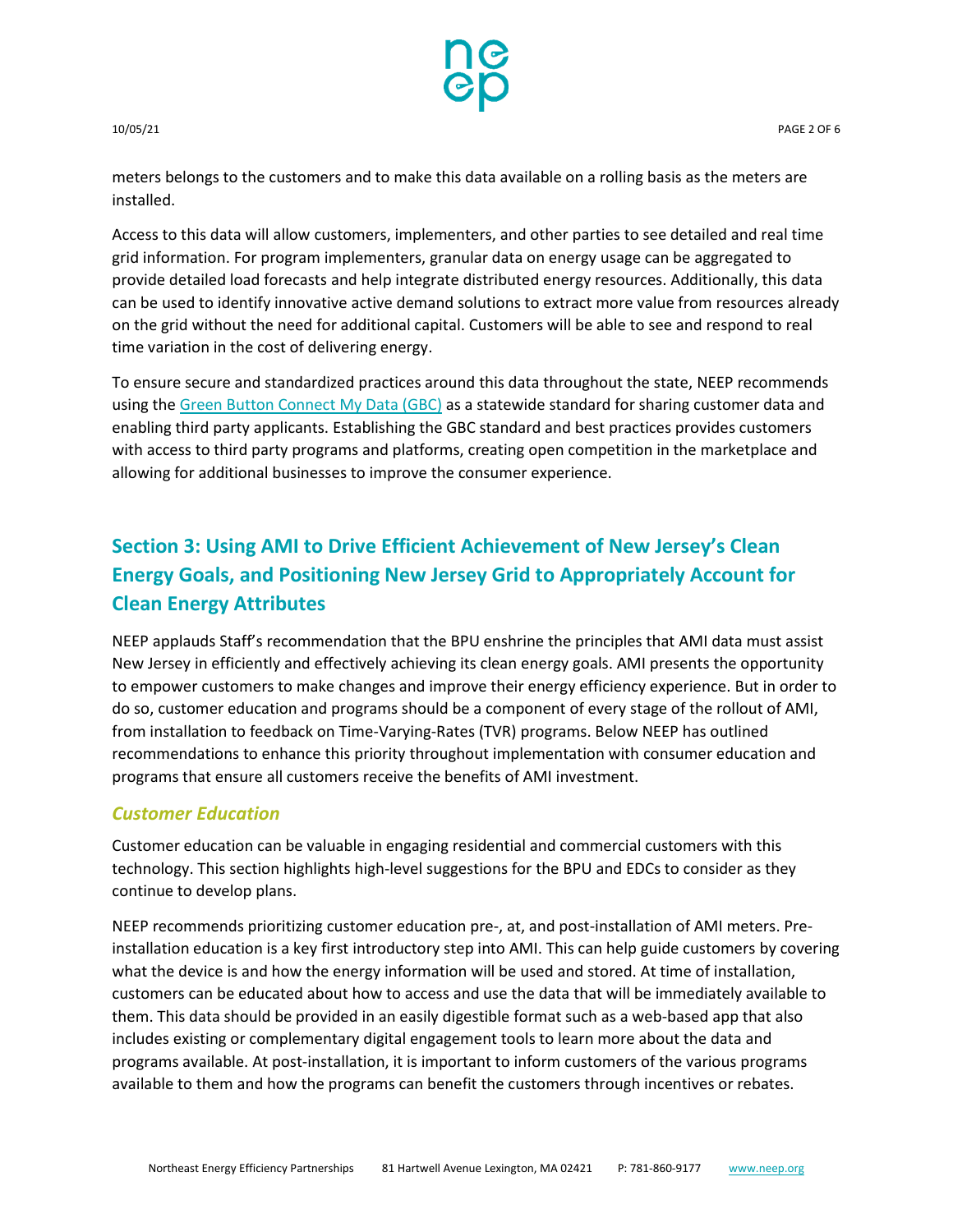

Additionally, it is valuable to provide customers with information about how they can change or modify their energy habits to save money on their bills and provide feedback on their energy usage.

#### *Offering Customer Programs with Installation*

AMI meters' ability to result in real energy efficiency savings and active demand reduction savings occurs only when meter installation is accompanied by additional program offerings "that enable, motivate, and support customers to take actions and make changes to modify their energy use."<sup>2</sup> NEEP encourages the BPU to consider requiring customer programs such as behavioral and time varying rates (TVR) with the installation of the meters. Other states that have not included these programs in the initial installation of meters have faced numerous barriers to implementing them at a later date, which results in the likelihood of them not being offered.<sup>3</sup> This means that ratepayers are missing out on benefits while still seeing the costs.

Below NEEP has outlined 3 categories of programs the BPU and EDC's can consider offering alongside installation.

- Data Access Platform: This program will ensure that the granular data available from AMI meters is provided to customers in real time and an easily digestible format. This program would consist of a portal that disaggregates the energy usage of the building for a resident or business owner and delivers insights. This information empowers consumers to understand energy usage. In Vermont, Green Mountain Power found that access to this data improved customer understanding of energy usage. To read more about this program and others in the northeast region, see NEEP's report on [Advanced Metering Infrastructure: Utility Trends and Cost-Benefit](https://neep.org/advanced-metering-infrastructure-utility-trends-and-cost-benefit-analyses-neep-region)  [Analyses in the NEEP Region.](https://neep.org/advanced-metering-infrastructure-utility-trends-and-cost-benefit-analyses-neep-region)
- **Behavioral Program:** This program will use real time data feedback plus the tools of behavioral science to enhance savings for residents and businesses. These programs can be applied generally to reduce monthly usage by providing insights into customer-specific usage patterns, such as home energy reports or high bill alerts, or in times of need, such as a resource to lower peak demand at certain hours. Providing this information to customers empowers them to take actions to reduce or modify their energy use in ways that benefit the grid and receive money for providing this service.
- Time Varying Rates: This program works to align rates with market and system costs to incentivize customers to shift energy usage, lowering demand on the grid when it is needed most. <sup>4</sup> TVR can be established by time of day and by season to align with daily and seasonal variations in power generation costs and market demand. These programs can be offered in

l

<sup>&</sup>lt;sup>2</sup> Rachel Gold, Corri Waters, and Dan York, Leveraging Advanced Metering Infrastructure to Save Energy, American Council for An Energy Efficient Economy, January 2020, page iv, available at:

[https://www.aceee.org/sites/default/files/publications/researchreports/u2001.pdf.](https://www.aceee.org/sites/default/files/publications/researchreports/u2001.pdf) 

 $3$  Id.

<sup>4</sup> Id. at 16.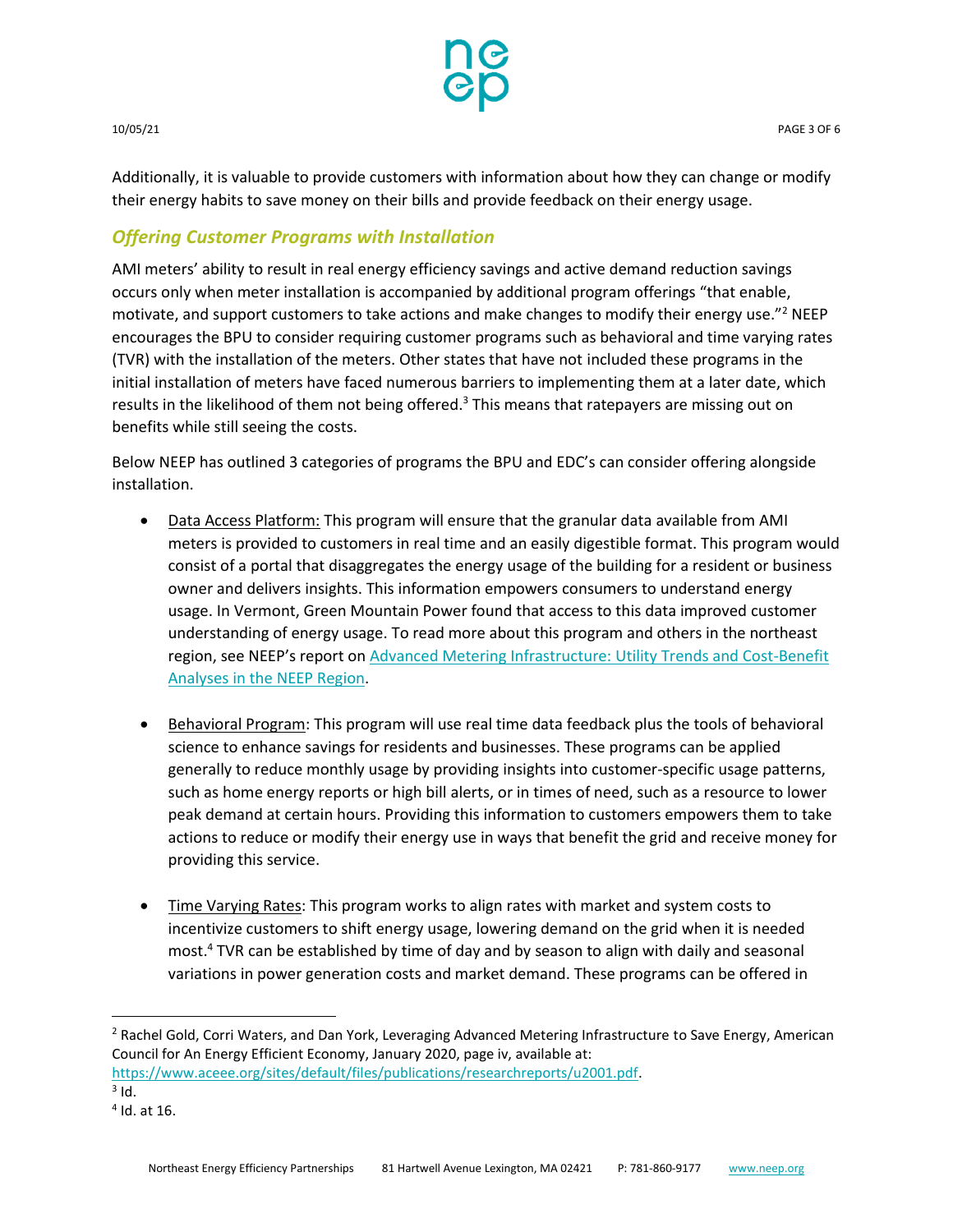

different formats such as critical peak pricing (CPP) which assess a higher energy rate for a limited number of hours to deter energy usage or TVR that encourage homeowners to shift certain appliance usage to different times.

Ensuring programs are offered alongside and after installation will not only enhance the benefits of AMI but other program offerings as well. This data can be used in customer targeting and recruitment practices for other programs, such as proactive outreach to enroll customers in other programs offered by the utility such as efficiency products or weatherization based on abnormal usage patterns.

#### *Opt-Out and Opt-In Programs*

In addition to considering these three programs as part of AMI implementation, NEEP encourages the BPU and EDCs to consider opt-out instead of opt-in policies, unless enrolling in a program will create a financial cost for customers. Using opt-in policies can result in higher customer participation resulting in even more savings seen by program administrators and a higher program success rate. For example, in Maryland, Baltimore Gas and Electric's Smart Energy Rewards programs is opt-out and has resulted in a 70% participation rate.<sup>5</sup> In Massachusetts', where AMI is also being considered, EDCs have included cost-benefit analysis that compares opt-in and opt-out policies. In one filing, the opt-out policy resulted in a benefits cost test of 2.37 and an 87% participation rate; while the opt-in option presented only a 14% participation rate and benefit cost analysis of 1.51.<sup>6</sup> This lack of participation plagues programs across the nation, as national research has shown that opt-in yields much lower participation and often only attracts customers that are more engaged.<sup>7</sup>

#### *Leading with Equity*

AMI information can alleviate inequities that perpetuate in the energy space if programs are designed appropriately. NEEP encourages the BPU and EDCs to consider ways to prioritize overburdened communities and reduce energy costs through these programs. On the consumer side, AMI can empower consumers to know more about energy usage and give them tools to lower their energy bills. For implementers, access to this data can allow for more inclusive and thoughtful program design.

One near-term action that can be taken is to require that implementers use this new data to tailor customer targeting and recruitment in programs, allowing for a proactive approach in energy efficiency programs. By targeting customers that have a higher than average load for heating or another large appliance, companies can identify participants with the highest energy burden first and target appropriate programs where they are needed the most. The BPU and EDCs could also consider ways to

 $\overline{\phantom{a}}$ 

<sup>5</sup> Baltimore Gas and Electric. 2019. Baltimore Gas and Electric Company Semi-Annual Report for First and Second Quarter—January 1 through June 30, 2019. Case No. 9494, August 15. Baltimore: Maryland PSC (Public Service Commission).

webapp.psc.state.md.us/newIntranet/Casenum/NewIndex3\_VOpenFile.cfm?FilePath=//Coldfusion/Casenum/9400 -9499/9494/\151.pdf.

 $6$  National Grid, 2022 – 2025 Grid Modernization Plan, Testimony and Exhibits of the Advanced Metering Infrastructure Panel- Exhibits NG-AMI-2, page 41 - 42.

<sup>7</sup> ACEEE AMI at 35.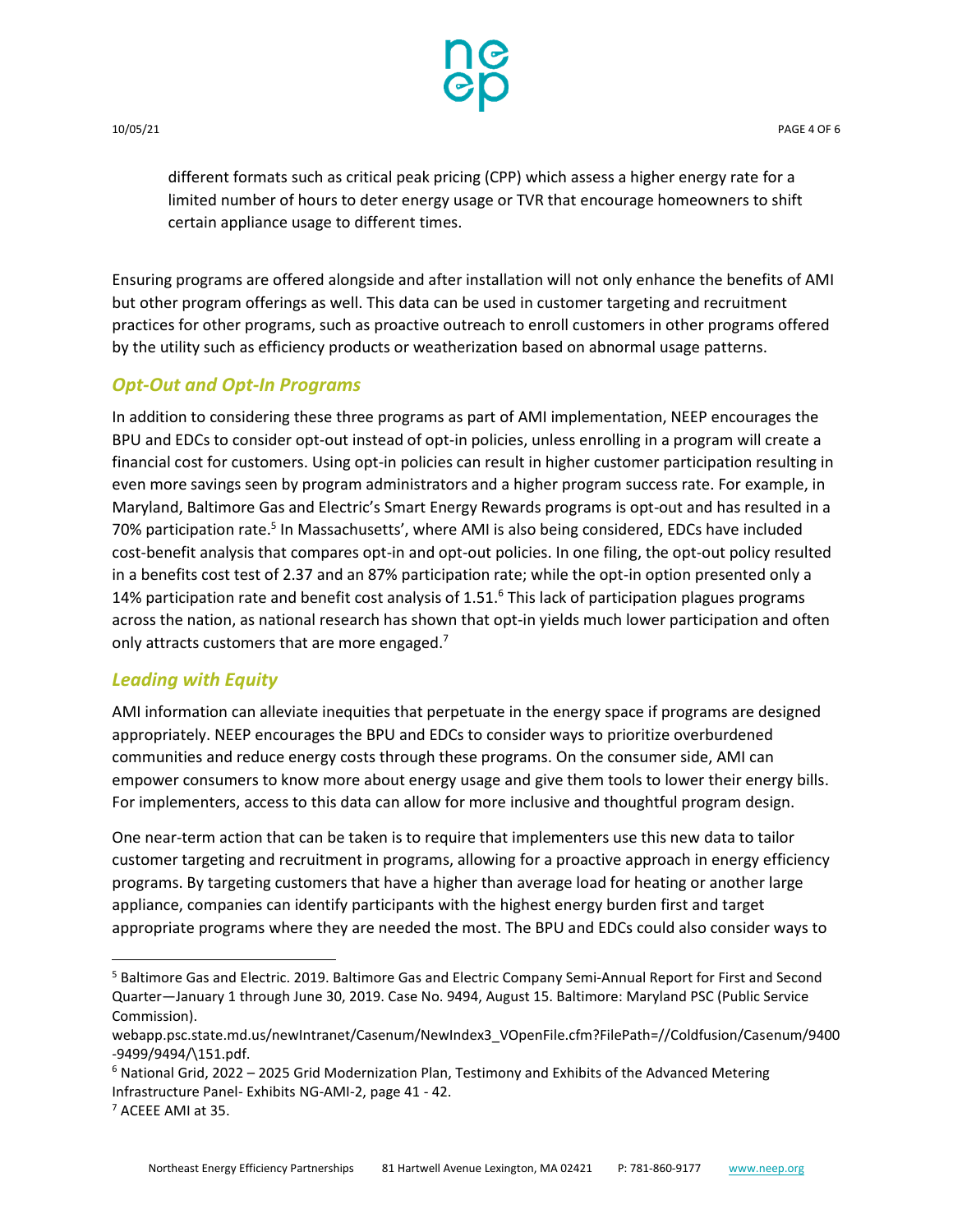

engage small and local businesses with the information available since these businesses may have a disadvantage compared to larger businesses because they have less resources to dedicate to optimizing their energy usage.<sup>8</sup>

# **Section 12: Stakeholder Engagement**

NEEP applauds the BPU for proposing metrics as part of AMI implementation. Metrics and tracking and reporting are important components of evaluation, measurement, and verification as they provide real time feedback on a program's success. At the highest level, evaluation activities help to see what is actually happening due to a policy, program, or event, and to understand what it means for the future. These activities provide accountability, understanding, transparency, and the ability to identify improvements and optimize performance.

It is important to identify proper tracking metrics and to ensure public access to the information. To identify proper metrics, NEEP recommends identifying metrics that set clear and reasonable measurements. NEEP has outlined policy areas below and corresponding metrics for BPU and EDCs to consider:

- **Equity Metrics**: Metrics that align with a state's equity goals can ensure that programs designed to meet these goals are successful. Tracking these metrics can also allow implementers and other stakeholders to find any gaps in participation based on incentives, marketing, or program design. These equity metrics could include: income level of homes served, number of participants, single- or multi-family homes; and energy burden or impact on energy bills.
- **Participation and Location Metrics**: Metrics that indicate where program participation is occurring, such as participation by zip code. This number can show where programs are most successful in reaching the most customers, allowing for replication. Alternately, it will also show areas with the least participation. Similar to an equity metric, this allows for implementers and regulators to identify gaps and best practices in programs, which can improve performance down the line.
- **Clean Energy Market Transformation Metrics**: These are metrics that measure success toward state clean energy goals. AMI installation and resulting programs are a key piece of states' efforts to lower energy use and transform to a clean energy grid. By identifying targets that also align with wider state clean energy goals, programs implementers can be encouraged to design programs that better align with state policy, and regulators can understand the impact and ability of AMI programs to achieve these goals. Some metrics to consider tracking and publishing include: numbers of active demand devices enrolled, number of participants in TVR events, usage on billing app platforms, and consumer bill savings. In Vermont, Green Mountain Power (GMP) measures the societal benefits of its AMI deployment through metrics such as

 $\overline{\phantom{a}}$ 

<sup>8</sup> ACEEE AMI at 15.